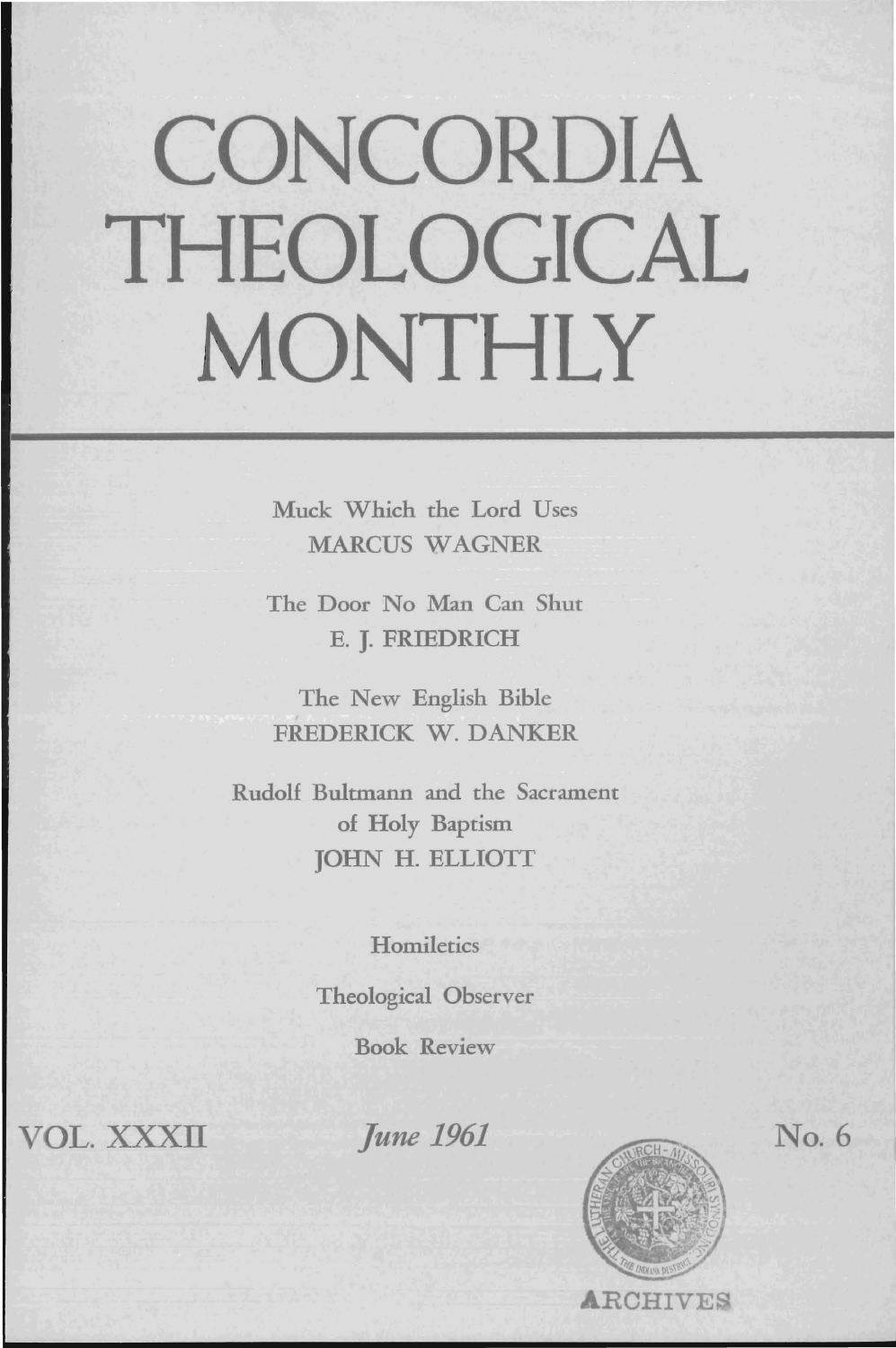## BRIEF ITEMS FROM THE NEWS BUREAU OF THE NLC

*Washington, D.C.* - A Lutheran spokesman has opposed any form of federal aid for church-controlled schools. In testimony before subcommittees of the House (March 17) and the Senate (March 20), Dr. Robert E. Van Deusen asserted that when "a religious group accepts the option of conducting its own schools, it should provide the necessary financial support, thus insuring its own continuing autonomy and freedom."

"We feel that the responsibility for religious training rests upon the church rather than the state," said Dr. Van Deusen, who is Washington secretary of the National Lutheran Council's Division of Public Relations. He testified that Lutheran leaders recognize the right of any religious group to establish and maintain its own schools in order to integrate religious teaching with general instruction, provided it meets the standards of teaching competence and curriculum content set by the community. But he emphasized that the existence of such schools "does not in any way constitute a claim on public funds, either for grants or loans or for salaries of teachers and administrators."

"We believe that public subsidy of the program of any religious groups in our pluralistic culture is wrong, since it forces the individual citizens to contribute to the financial support of a faith with whose tenets they do not agree," Dr. Van Deusen said.

"We consider long-term, low-interest loans a form of subsidy to the extent that their terms are more favorable than those which are available on the commercial market."

He also warned that the availability of low-interest Government loans could result in "the expansion of existing parochial school systems and the formation of parallel systems by other groups, with a consequent erosion of the public school system and a fragmentation of American culture along religious lines."

Accompanying Dr. Van Deusen before the House Education and Labor subcommittee were Dr. Paul C. Empie, executive director of the National Lutheran Council, and Dr. Philip A. Johnson, executive secretary of the council's Public Relations Division. Both Dr. Empie and Dr. Johnson joined with Dr. Van Deusen in answering questions after he had presented the NLC position.

Dr. Van Deusen's testimony before both subcommittees was based on the official position of the council on federal aid to education adopted at the NLC's 1960 annual meeting. That resolution said in part that the council views with concern the proposal which would authorize loans to nonpublic elementary and secondary schools for the construction of school buildings, on the basis that:

" (a) Government aid for the construction of church-operated schools at the elementary and secondary level is clearly a form of tax support for sectarian instruction; and

"(b) The availability of such aid to nonpublic schools would facilitate with public funds the establishment of racially segregated private schools as an alternative to integration in the public schools."

Noting the relevance of this resolution passed a year ago, Dr. Van Deusen told the Congressmen that it was clear that the council stands in opposition to the proposals now being advocated which would authorize fed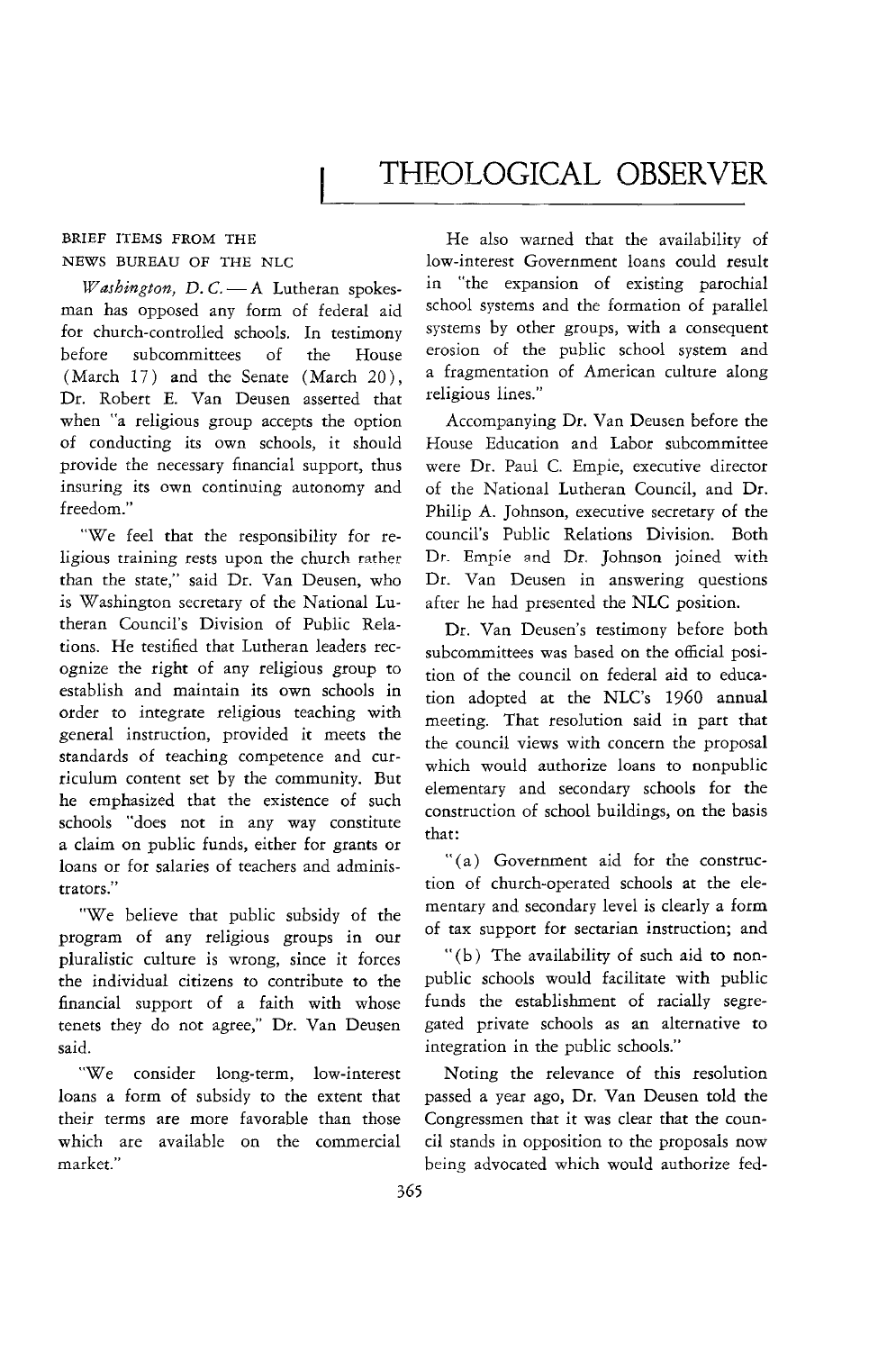eral loans or grants to nonpublic elementary and secondary schools.

The House subcommittee, after learning the council's position on federal aid available for other church-sponsored institutions, asked that the NLC's statement on "Church Hospitals and the Hill-Burton Act" be inserted into the record of the hearings in both houses of congress.

This statement, adopted at the 43d NLC annual meeting in Detroit last February for transmission to the American Lutheran Church, urges religious groups to "make every effort" to finance their hospitals completely with their own resources and other voluntary contributions and to accept public funds "only when the possibility of providing much-needed facilities under community auspices has been thoroughly explored and found not feasible."

*St. Louis, Mo.* - Opposition to federal aid that would assist church schools in paying teacher salaries, purchasing equipment, and erecting buildings has been expressed by the Board of Parish Education of The Lutheran Church - Missouri Synod. A statement issued by the Synod said "it would be unwise for the Government to grant such aid or for the church to accept it," because good stewardship would demand that the Government "concern itself with the use of these funds and must control their use."

The Missouri Synod's statement contended that "the church through such aid would become obligated to the Federal Government, and yet it could not in good conscience submit its teaching program to a secular authority." The statement distinguished between social services, such as library services, lunches, health service, and transportationwhich the board stated it believes should be available to all children  $-$  and the question of federal aid for facilities and personnel.

Federal loans to church schools were also

opposed, though it was recognized they may be held constitutional. Such loans, it was stated, "may provide an opening wedge leading to outright grants to church-related schools."

In regard to tax relief the Missouri Synod officials said they would favor the deduction of tuition paid to private or church schools "under contributions to religious, charitable or educational purposes." They opposed "tax credits" for the full cost of tuition.

Oslo -- Whether arguments against association with the W orId Council of Churches do not apply also to the Lutheran World Federation is being vigorously debated by Norwegian mission authorities. The debate has been prolonged because a Norwegian Missionary Council decision on having a consultative tie with the WCC after it is integrated with the International Missionary Council - expected to be settled in February-has been deferred until May 19.

Last autumn the NMC, which has formed part of the IMC, voted almost unanimously against full membership in the Commission on World Mission and Evangelism that is to be set up in the WCC after integration next November.

The member agencies of the Norwegian body are almost evenly divided on the consultative membership question, and prominent Lutherans are found on both sides, as their statements published in the Oslo Christian daily *Vart Land* and elsewhere show.

The governing board of one of this country's largest missionary societies, the Norwegian Lutheran Mission, voted in December to withdraw from the NMC if the latter decided to apply for World Council consultative membership.

Led by its general secretary Tormod Vagen - who is at the same time the chairman of the Norwegian council - the NLM has been a stronghold of opposition to any WCC tie whatever. Mr. Vagen has warned that a de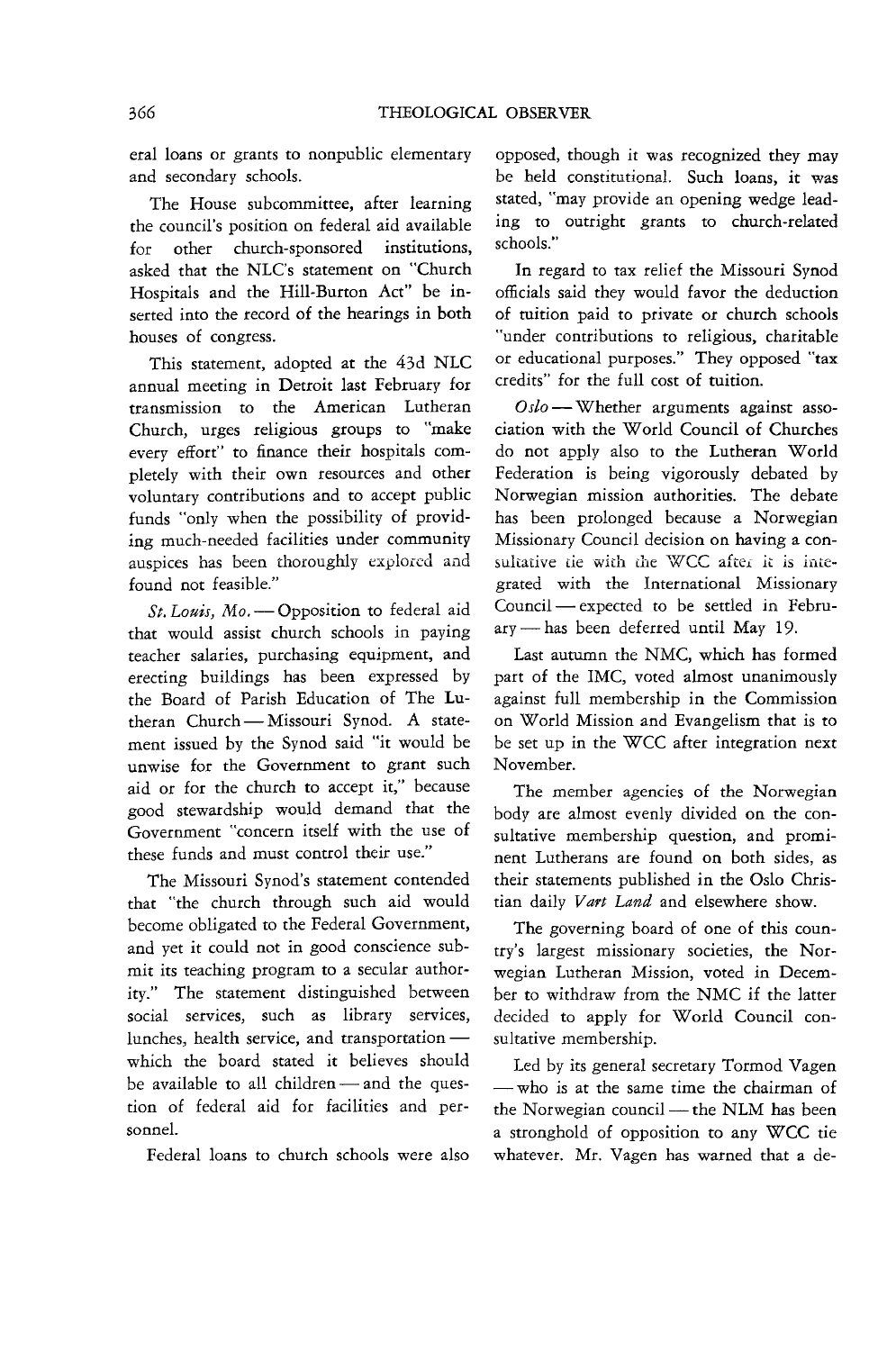cision for consultative status is likely to split the NMC.

The Norwegian home board of another outstanding Lutheran agency - the international Santal Mission - decided in February to cast its NMC vote against the consultative tie. The board took its decision after 12 of the mission's 16 "circles" and many of its missionaries expressed negative positions.

However, a criticism of inconsistency has been leveied against the opponents' position by such leading spokesmen as Dr. O. G. Myklebust, professor of missions at the Independent Theological Faculty here, and Bishop Fridtjov Birkeli of Stavanger, former director of the LWF Department of World Mission. Professor Myklebust, who is director of Oslo's Institute for Missionary Research, and Bishop Birkeli, who until recently was general secretary of the Norwegian Missionary Society, have contended that some of the doubts voiced with respect to the WCC could be applied also to the LWF. They argued, therefore, that critics of the World Council should not be associated with the federation as some of them are through its Department of World Mission.

Norwegian opponents of ties with the WCC have charged that it: fails to limit itself to a Biblical basis, opening its doors to liberal theology on the one side and Orthodox and Coptic Churches on the other; tends to become a powerful superchurch; shortcircuits the mission lines by which the older western churches and their "daughter" churches have traditionally been related.

With respect to their fear of being associated with exponents of liberal theology, Bishop Birkeli said this should likewise keep them from taking part not only in the LWF but also in the Christian councils in mission areas and even in the Northern Missionary Council, since such exponents can be found there too.

The analogy with the Lutheran World

Federation was partly refuted by one of the 'World Council critics, Prof. Carl Fredrik Wisl¢ff, also of the Independent Theological Faculty. He pointed out that the LWF constitution clearly defines its doctrinal basis, stating that the federation "acknowledges the Holy Scriptures ... as the only source and the infallible norm of all church doctrine and practice, and sees in the Confessions of the Lutheran Church . . . a pure exposition of the Word of God."

"If the World Council of Churches had a basis corresponding to the first of those two clauses," Professor Wisloff said, "that would be a great thing. . . . But this is not found. . . ." The reason, he explained, is that the WCC includes Orthodox and Old Catholic Churches "and is working now to try to bring along the Roman Church as far as possible." These churches, he declared, "wili never go along" with a theological basis that places Holy Scripture above church tradition.

But Professor Wisløff added that his confidence in the LWF was waning because of certain recent developments, of which he mentioned two:

1. The federation's launching of its program for interconfessional research, beginning with a scholarly re-examination of contemporary Roman Catholicism. Statements of the program's director, Dr. K. E. Skydsgaard of Copenhagen, have not calmed his fears concerning a venture that "might be interpreted as a reconciliation with Rome," Professor Wisløff said.

2. "The tendency to make a Lutheran world Church" out of the LWF, as reflected in an article by a member of the federation's Commission on Theology, Prof. Peter Brunner of Heidelberg, in last December's issue of the quarterly *Lutheran W orId.* Most other contributors to that issue, Professor Wisløff said, "fortunately take a position against this tendency, but the tendency is there."

Dr. Brunner had asserted that the ultimate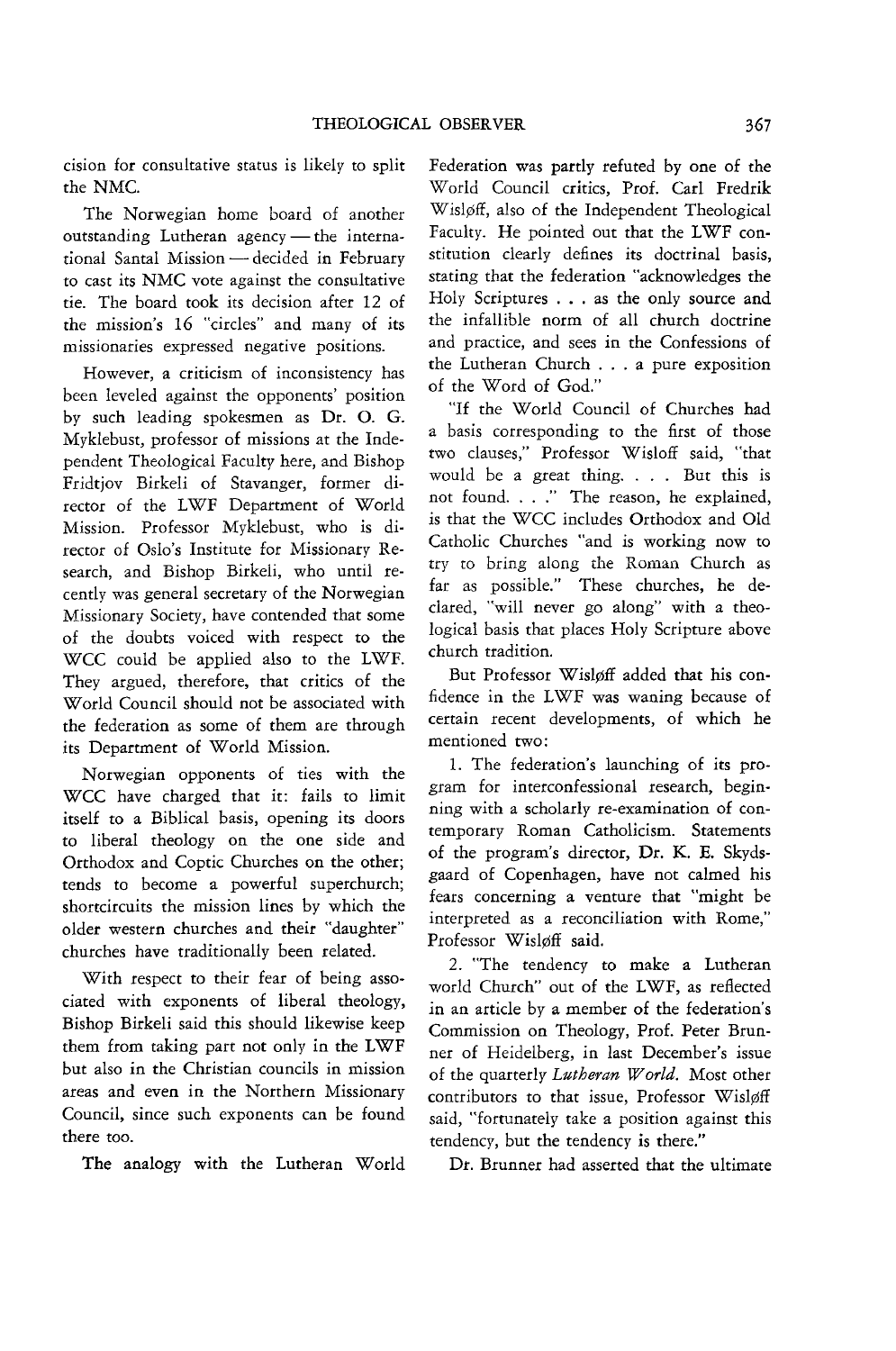destiny of the LWF is to unite Lutheran ohurches everywhere in an ecclesiastical fellowship and to become "an organ of the one globe-circling Lutheran Church."

Detroit, Mich. - An international Lutheran executive warned here that interdenominational church mergers not based on sound theological doctrine may increase instead of reduce the number and variety of Christian creeds.

Some mergers now being considered "are theologically sound, some are not," those attending the 43d annual meeting of the National Lutheran Council were told by the Rev. Kurt Schmidt-Clausen, acting executive secretary of the Lutheran World Federation.

The Geneva official, making a five-week visit to the United States, was a principal speaker at the NLC meeting.

The "essence" of some interdenominational mergers, he said, "is to be found in the attempt to make the merging churches give up not only autonomy of their church organizations but also their doctrinal ties with their fellow confessional churches in other countries." The loss of international doctrinal ties, he maintained, will "inevitably" lead to the creation of national churches "all bound together by the name of 'Christian church' and by nothing else."

"In giving up their former worldwide consensus ... they will be doing voluntarily what totalitarian governments normally tend to impose upon their respective churches by force - namely, developing themselves into purely national institutions." Such development, he contended, would also carry the threat of penetration by a wide variety of "national, ideological, and political" influences.

Discussing the LWF as one of the major world confessional organizations, Mr. Schmidt-Clausen acknowledged that some believe the existence of such bodies stands in the way of the ecumenical movement.

He argued this is not the case, claiming that such world groups are in the best position to further the movement. "The confessional bodies and world organizations represent the idea that truth is a basic element for Christian unity," he said.

"The confessional world organizations do not yet agree among themselves about the specific content of that truth revealed by God to mankind. But they nevertheless agree that truth is something so basic and so essential and so universal that without it a Christian union would be just the very opposite of the Church of Christ."

Among preparations now underway for the 1963 LWF Assembly in Helsinki, Mr. Schmidt-Clausen said, is a study of "the doctrine of justification of the sinner by faith alone." He said it is expected the study will "help Lutherans and non-Lutherans alike to understand what a wonderful instrument for Christian unity our Lutheran confession and doctrine can be and that it rather helps and not resists the ecumenical cause."

Studies also have been started, the executive said, to examine both the "nature and structure" of the LWF and the doctrinal beliefs and practices of other denominations. The latter activity  $-$  proposed establishment of a "Lutheran Foundation for Interconfessional Research" - was called by Mr. Schmidt-Clausen "the most notable approach Lutherans have ever made towards unity and understanding with Christians of other denominations."

A special commission has started planning for the work, he reported, and a noted scholar, Prof. K. E. Skydsgaard of Copenhagen University, is doing research work. His manuscript concerning the Second Vatican Council is now being completed for publication later this year. Lutherans, with a traditionally strong concern for doctrinal purity, "are perhaps fittest to do the work," Mr. Schmidt-Clausen suggested.

"We have never been overenthusiastic for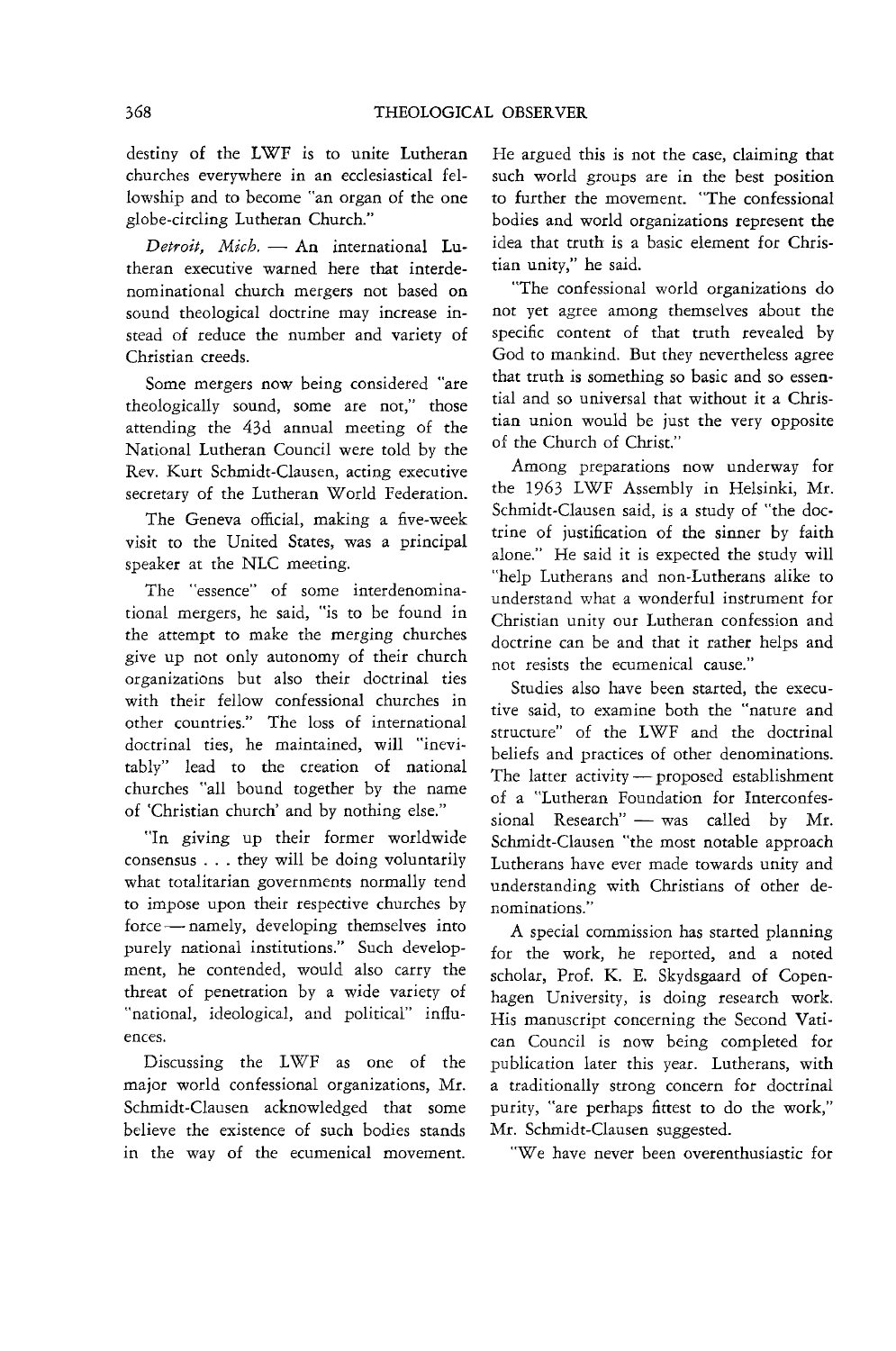quick union with other denominations," he said. "But this work of interconfessional research needs just these qualities: doctrinal interest and concern, a quiet and yet sympathetic judgment, without that hectic, impatient 'ecumenia' which rather destroys than builds, and great patience and love for the other denomination."

He pointed out that the special commission made a special point of including "our Roman brethren" in the studies. "The times of persecution and common suffering under totalitarian tyranny have taught us a lesson," he said, "namely, that there is not only an 'iron curtain' of wrong and false Roman doctrine between them and us but also something to share."

The LWF official said it is his belief that the Lutheran confession of faith "not only allows but commands such a study" and that it will serve the entire ecumenical cause.

## *NLC Cbttrcb Conventions*

- June  $12-18$  at Seattle, Wash.  $-102d$  annual synod of Augustana Lutheran Church (605,000 members).
- June  $14-18$  at Minneapolis, Minn. $-65$ th annual conference of Lutheran Free Church (84,000 members).
- June 25-28 at Fairport Harbor, Ohio-72d annual convention of Finnish Evangelical Lutheran Church of Suomi Synod ( 36,000 members)
- Aug. 15-20 at Tyler, Minn. 84th annual convention of American Evangelical Lutheran Church (24,000 members).

Contingent on final approval of merger by the four participating bodies, the constituting convention of the Lutheran Church in America will be held in Detroit, Mich., June 28 to July 1, 1962, with sessions in Cobo Hall. It will be preceded by the closing conventions of the United Lutheran Church in America, Augustana Lutheran Church, Finnish Evangelical Lutheran Church of America (Suomi Synod), and American Evangelical Lutheran Church, June 25-28.

The first general (biennial) convention of the American Lutheran Church will be held in Milwaukee, Wis., Oct. 18-24, 1962. The ALC of 2,258,000 members began operations Jan. 1 as successor to the Evangelical Lutheran Church, American Lutheran Church, and United Evangelical Lutheran Church.

## *International Meetings*

June 7-9 in Germany (probably Han*nover).* - International Conference on Migrant Referral Service, sponsored by LWF's Department of World Service. American participants will include Vernon Bergstrom, director of the Lutheran Immigration Service.

*June* 23-24 at Berlin, Germany, -L WF's Committee on Latin America. American members are Dr. Melvin A. Hammarberg of Minneapolis, former executive director of the Board of WorId Missions of the Augustana Lutheran Church, and Dr. Earl ]. Treusch of Winnipeg, Canada, executive director of the Canadian Lutheran Council. Dr. Stewart W. Herman of New York, executive secretary of the National Lutheran Council's Division of LWF Affairs, is director of the Committee on Latin America.

*June 27 to July 1* at Warsaw, Poland.-Annual meeting of LWF Executive Committee. American members are Franklin Clark Fry of New York, president of the United Lutheran Church in America, who as president of the LWF is chairman; Fredrik A. Schiotz of Minneapolis, president of the American Lutheran Church; Henry F. Schuh of Columbus, Ohio, who was president of the old American Lutheran Church; Malvin H. Lundeen of Minneapolis, president of the Augustana Lutheran Church; and Harold Midtbo of Scarsdale, N. Y, a layman of the American Lutheran Church.

*July 8*-16 at Aarhus, Denmark. - International Conference of Lutheran Students.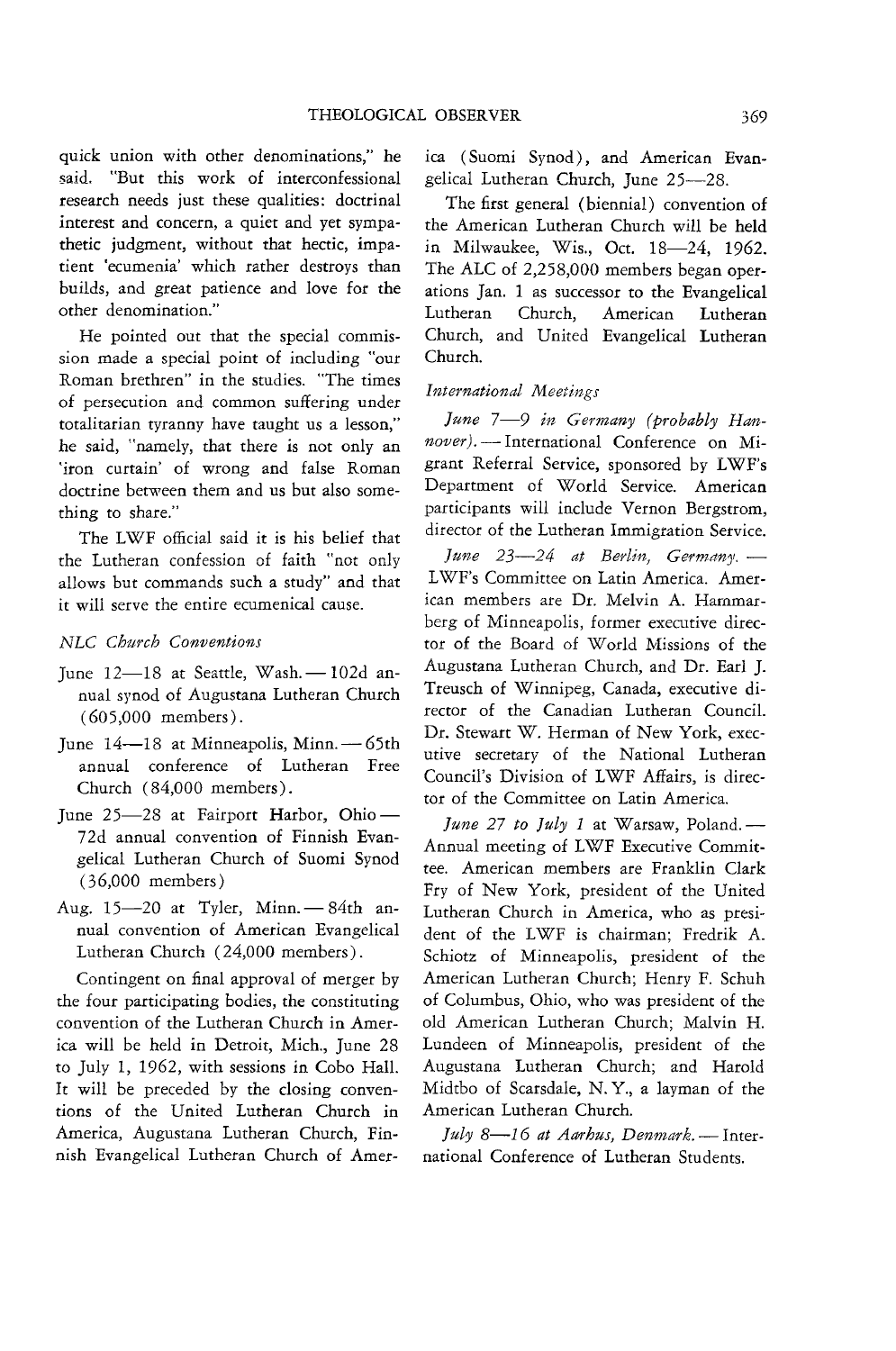*July* 26 *to Aug.* 2 *at Berlin, Germany.-* LWF Commission on World Mission. American member is Dr. Fredrik A. Schiotz of Minneapolis, president of the American Lutheran Church, who is vice-chairman.

July 31 to Aug. 1 at Copenhagen, Denmark. - LWF's Special Commission on Interconfessional Research. American members are Dr. Warren A. Quanbeck, professor at Luther Theological Seminary, St. Paul, Minn., and Dr. Hans P. Truenfels of Norwalk, Conn., a layman of the ULCA.

*Au.g.* 4 *to* 13 *at Helsinki, Finland.-* LWF Commission on Theology. American members are Dr. Taito Kantonen of Hamma Divinity School at Springfield, Ohio, and Dr. Warren Quanbeck of Luther Theological Seminary at St. Paul, Minn.

*Sept.* 11 *to* 14 *in Canada (place to be an-* $1$ *nounced*). - LWF Commission on World Service. American members are Dr. Paul C. Empie of New York, executive director of the National Lutheran Council, as chairman, and Dr. Henry F. Schuh of Columbus, Ohio, who was president of the old American Lutheran Church.

*Oct.* 31 *to Nov.* 3 *in northern Europe (place to be announced).* - LWF Commission on Inner Missions. American member is Dr. Carl F. Reuss of Minneapolis, director of the Commission on Research and Social Action of the American Lutheran Church.

*Nov.* 17 *at New Delhi, India.-Central*  Committee of World Council of Churches. U. S. Lutheran members are Dr. Franklin Clark Fry of New York, president of the United Lutheran Church in America, who is chairman; Dr. P. O. Bersell of Minneapolis, president emeritus of the Augustana Lutheran Church; and Dr. Henry F. Schuh of Columbus, Ohio, who was president of the old American Lutheran Church.

*Nov.* 18 *to Dec.* 6 *at New Delhi, India.-* Third Assembly of the World Council of Churches. Four U. S. Lutheran church bodies are members of the WCC-the United Lutheran Church in America, the American Lutheran Church, Augustana Lutheran Church, and American Evangelical Lutheran Church. They will be represented by 23 delegates, including 16 clergymen, five laymen, and two women.

Dec. 6-7 at New Delhi, India. - Central Committee of World Council of Churches.

*Geneva.* - For its size the United Evangelical Lutheran Church in Australia far surpasses its sister churches in the rest of the world in pouring its resources into Christian service to other people, two Lutheran World Federation reports revealed here.

The UELCA in one year provided 121 missionaries and gave \$57,900 for missions and \$20,287 for the federation's World Refugee Year projects, according to the reports. This meant that its 54,894 members - which include baptized children - contributed more than \$1.05 each for missions and almost  $$0.37$  each for the LWF/WRY program.

Worldwide totals showed that 70 million Lutherans provided 3,850 missionaries, gave \$0.24 each for missions and less than \$0.02 each for World Refugee Year through the federation. Lutherans spent \$19,430,212 on missions in 1959 and gave \$1,346,958 for the federation's WRY projects in five major refugee areas.

The mission statistics were part of the results of a global survey by the LWF Department of World Mission. A summary was published in the spring issue of the federation's quarterly *Lutheran World*. The WRY figures were from the final report on receipts and allocations of the special \$1 million program of the LWF Department of World Service.

The mission statistics, which were compiled by Director Arne Sovik of the Department of World Mission, disclosed that the L WF-affiliated United Evangelical Lutheran